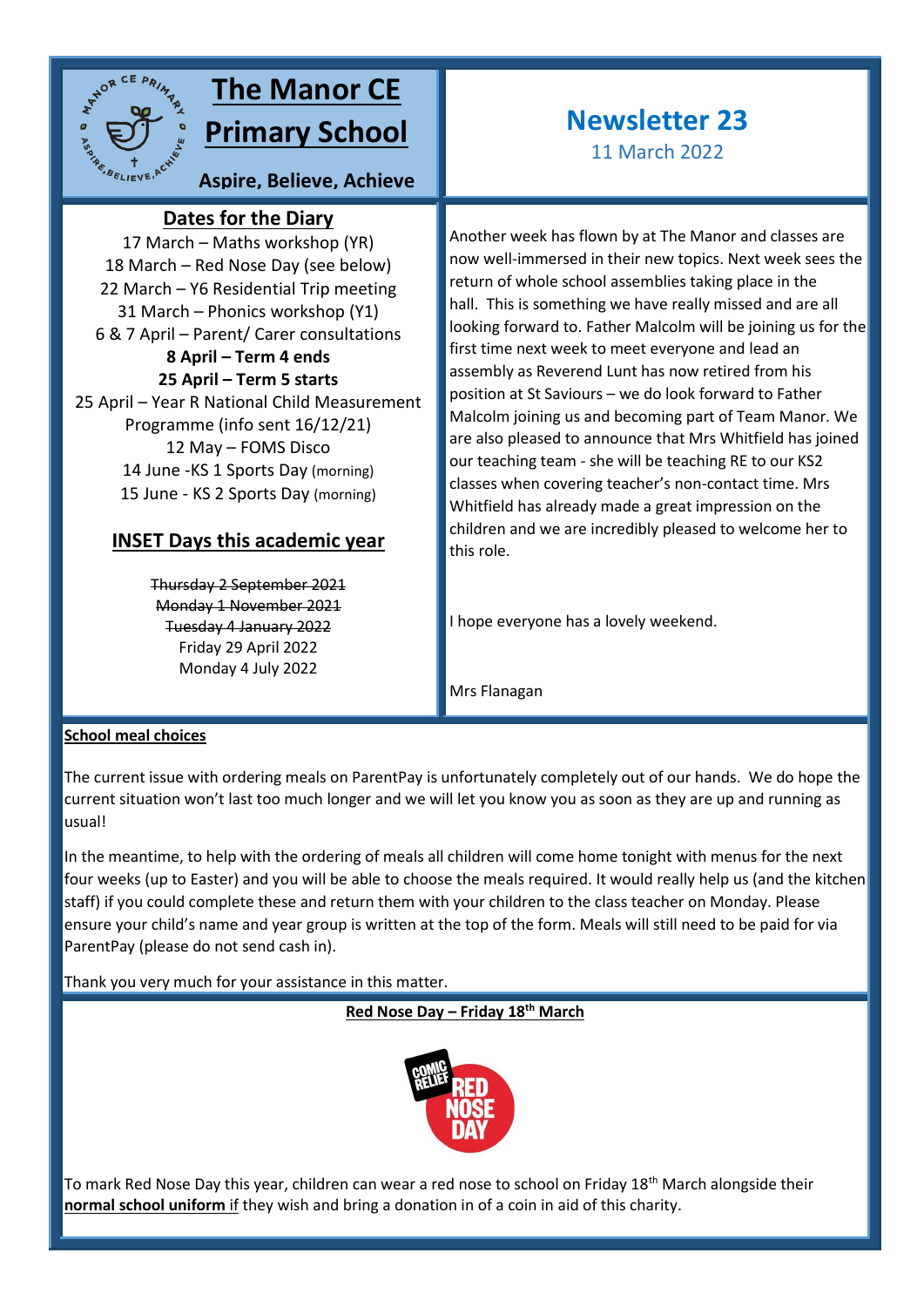#### **Antarctica Class**



It's been a fun week in Antarctica Class. We have been learning about farm animals and what their purpose is on the farm. We have also been taking away in maths and some of us are now beginning to know the subtraction facts for number bonds to five and ten! In Literacy we have been exploring the story Jack and the jelly beanstalk and have been retelling the story through story maps. But what have been the best parts of this week according to Mrs Kelly? Seeing the class have so much fun dancing! There has been a lot of dancing both in the classroom and outside on the little stage and it has been great seeing everyone take part. It has been a really happy week!

#### **Australia Class**

This week we have been learning about Brazil in our topic lessons. We have drawn the flag and learnt about the different countries that surround this amazing country. We were particularly interested in Deepest Darkest Peru as that is where Paddington is from and Colombia is where Encanto is set! Thank you to everyone for sending in reading records everyday. We are trying really hard at the moment to read with children at every available moment so having reading records in school has been super helpful!

#### **Date for your diary**

#### **31st March at 9:15am**

I will be holding a phonic workshop for Year One parents to attend. We will be going through The Manor phonic structure and phonics in Year 1. You will be given the chance to take part in a phonic lesson with your child (which they are super excited about!). We will also go through the phonic screening test and how best to support phonics and reading at school. If you are able to attend please email me at: **[Australiaclass@sgmail.org.uk](mailto:Australiaclass@sgmail.org.uk)**

#### **I will be supplying biscuits!**

**All the best,**

#### **Miss Hawkins**

**Africa Class**



We have had another fabulous week in Year 2! We have been carrying on writing about The Building Boy in English and have been using lots of emerald power to persevere when we find new things tricky. As geographers, we have been learning all about Brazil. We can find the country on a map, as well as knowing some of the countries that surround it. We have also been thinking about ways the country is both similar and different to England. On Thursday, we had our first session with our singing teacher! She taught us lots of fun voice warm ups as well as teaching us songs to perform to the class- we were all so brave and gave it a go! **Please continue to bring in shoeboxes (or something similar) on Monday so we can create different animal habitats.**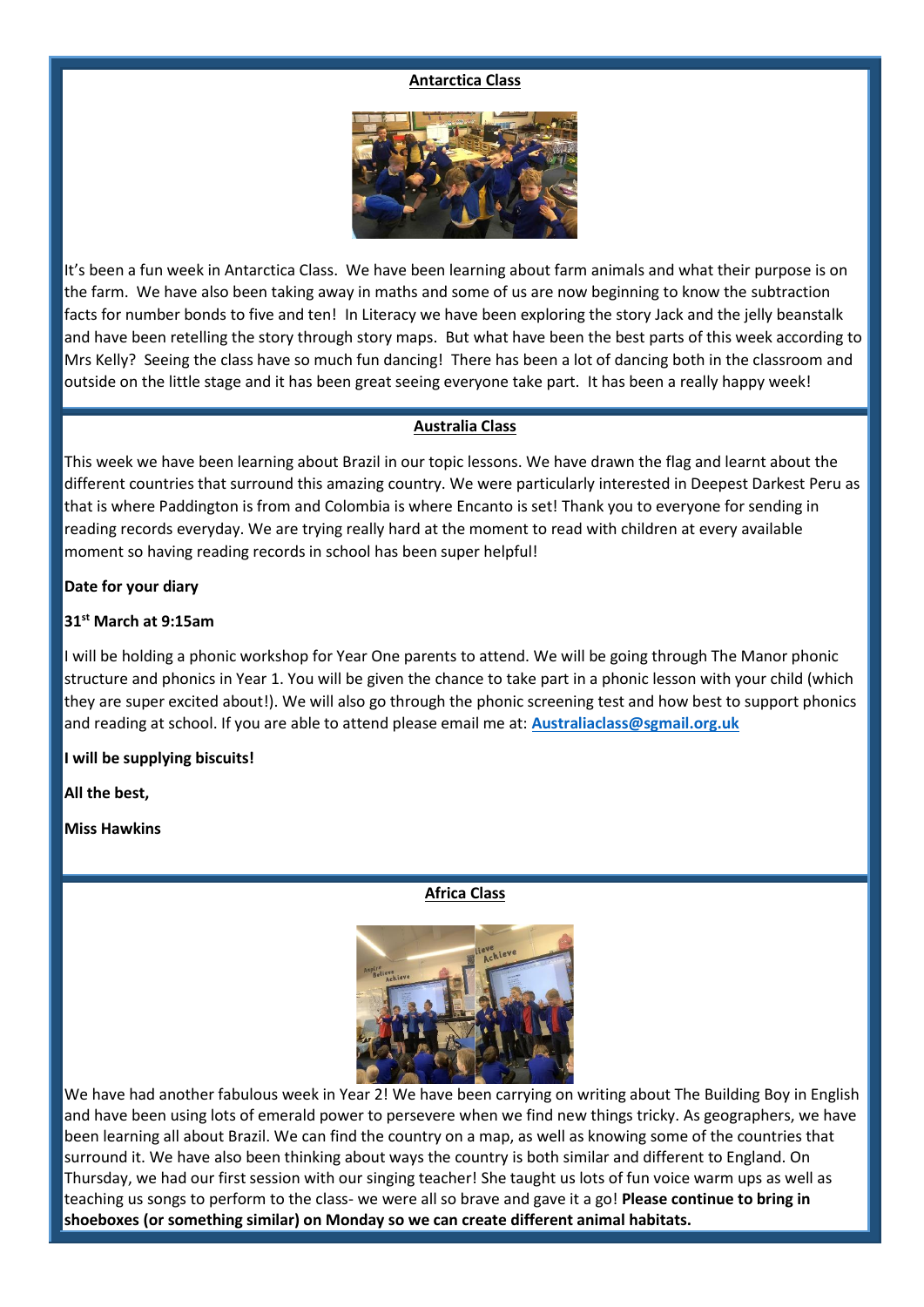#### **Europe Class**



What a busy week! Year 3 have been working hard completing assessments this week and have also continued to learn about column addition in maths. We are thoroughly engaged in the English unit this term. We have been thinking carefully about vocabulary to use in our writing and have been putting this into practise when writing the story of The Blue Umbrella. Our topic focus this week has been computing. Using Purple Mash we have been learning about touch typing and spending lots of time practising. We learnt subject specific vocabulary such as the home keys and how to use each finger to type accurately. It has been lots of fun!

#### **Asia Class**

This week Year 4 have been using a tremendous amount of emerald power! We have been doing some assessments and every single child has blown Miss Spencer away with how much knowledge they have retained. A great effort, I am so proud!

We have also been using Purple Mash to learn how to design logos on the computer, a challenging aspect at first but now the children can instruct an avatar to write letters! Let's keep that emerald light shining guys! What a fantastic week  $\odot$ 



Another great week in Year Five this week. We began with a fantastic cricket session with Molly where we improved our batting and fielding skills. In Science, we used our observation and prediction skills to watch dancing raisins and learn about the differences between solids, liquids and gases.

In English, we have realised the power of words while building tension to create an unsettled feeling in our readers. The children have all shone with Sapphire and Ruby power this week. Well done North America!

#### **South America**

In Year 6 this week, we have continued our narrative writing using 'Hansel and Gretel'. The children have enjoyed acting out short scenes, taking on the roles of the characters with a focus on the dialogue and how they might behave. In maths this week, we have focussed on negative numbers and what happens to the numbers when adding and subtracting. We have just begun learning about algebra and will continue with it next week. In topic we have been learning about Solids, Liquids and Gases and have set up an evaporation investigation.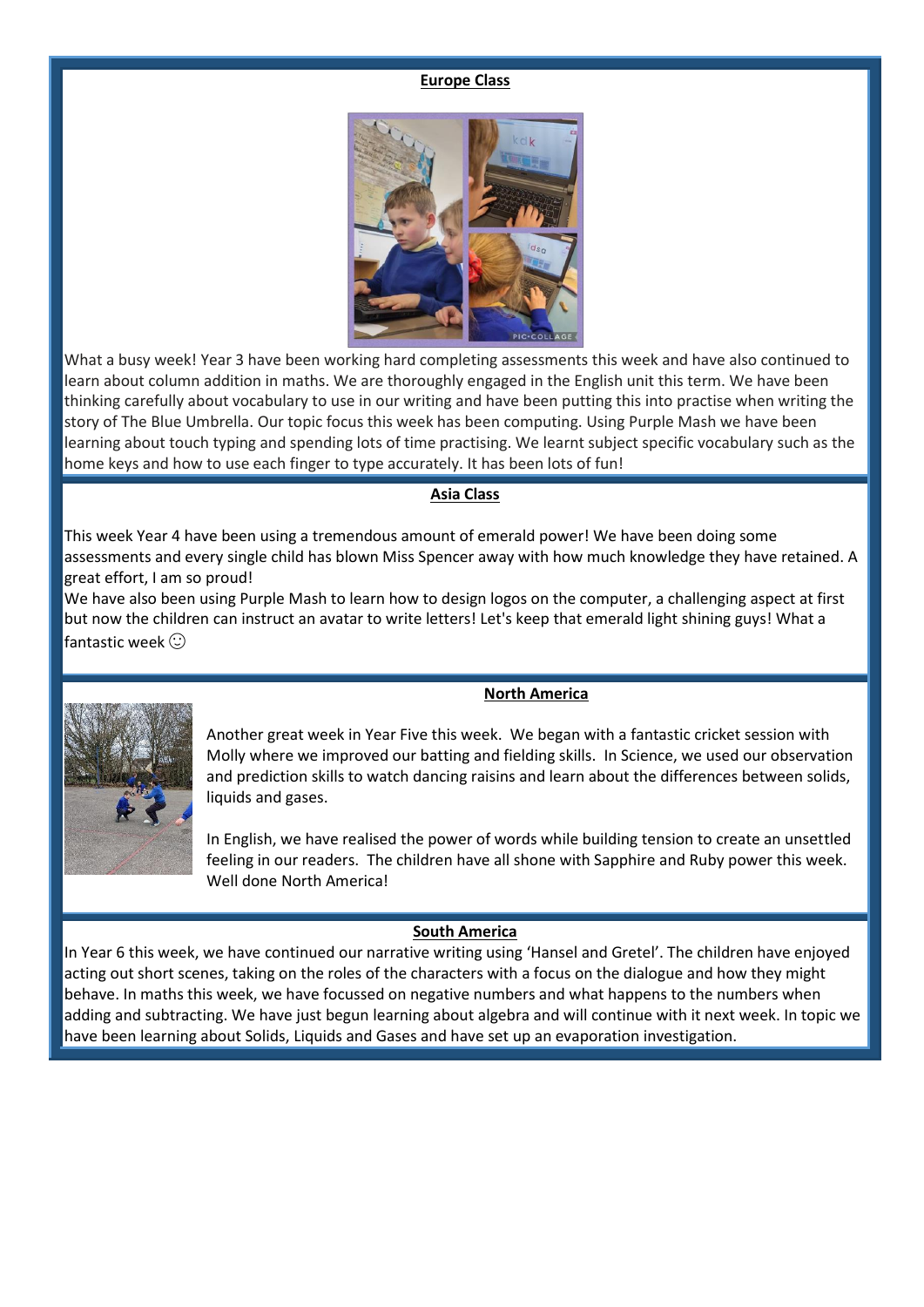#### South Gloucestershire Community Learning and Skills Service \*FREE courses for Adults - January - July 2022  $\Box$ <sub>#sgdeam</sub> f www.facebook.com/sgloslearning www.southglos.gov.uk/communitylearning/

# **\*FREE Course: Understanding Children's Challenging<br>Behaviour**



This <u>4 week</u> course is designed for parents/caress,<br>who want to support their children by<br>understanding the reasons for challenging<br>behaviour and develop parenting skills to respond<br>when it occurs. You will be able to discuss areas of difficulty and develop positive parenting strategies to support<br>your child, which will:

- help you understand why your child might behave in a challenging  $\bullet$ way and
- explore ways to promote positive communication within families.

| Where:                     | Poole Court, Yate (behind Morrison's)                             |
|----------------------------|-------------------------------------------------------------------|
| When:                      | Every Thursday for 4 weeks starting 17th March                    |
| Time:                      | $1 - 3pm$                                                         |
| <b>Contact to</b><br>book: | Sam - email: samantha.jones1@southglos.gov.uk / Tel: 07768 293842 |

\*For adults aged 19+ with few or no qualifications. ESOL and accredited employability courses MAY be subject to fees unless you are on low income and/or means-tested benefits. Please ring for further information